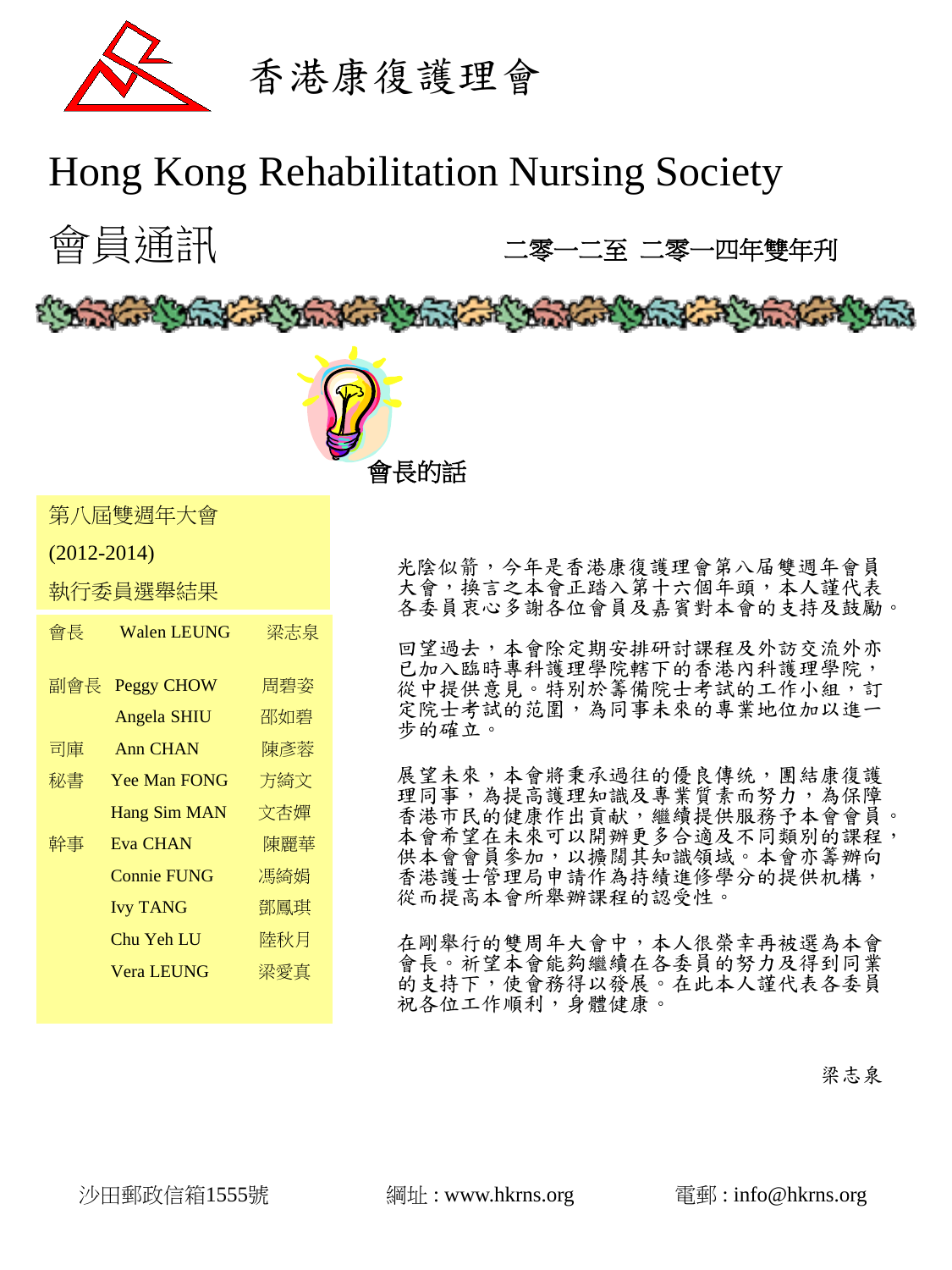

新任執委拍照留念





#### Therapeutic Transfer 講座



健康生活日營





健康生活日營 營養師講座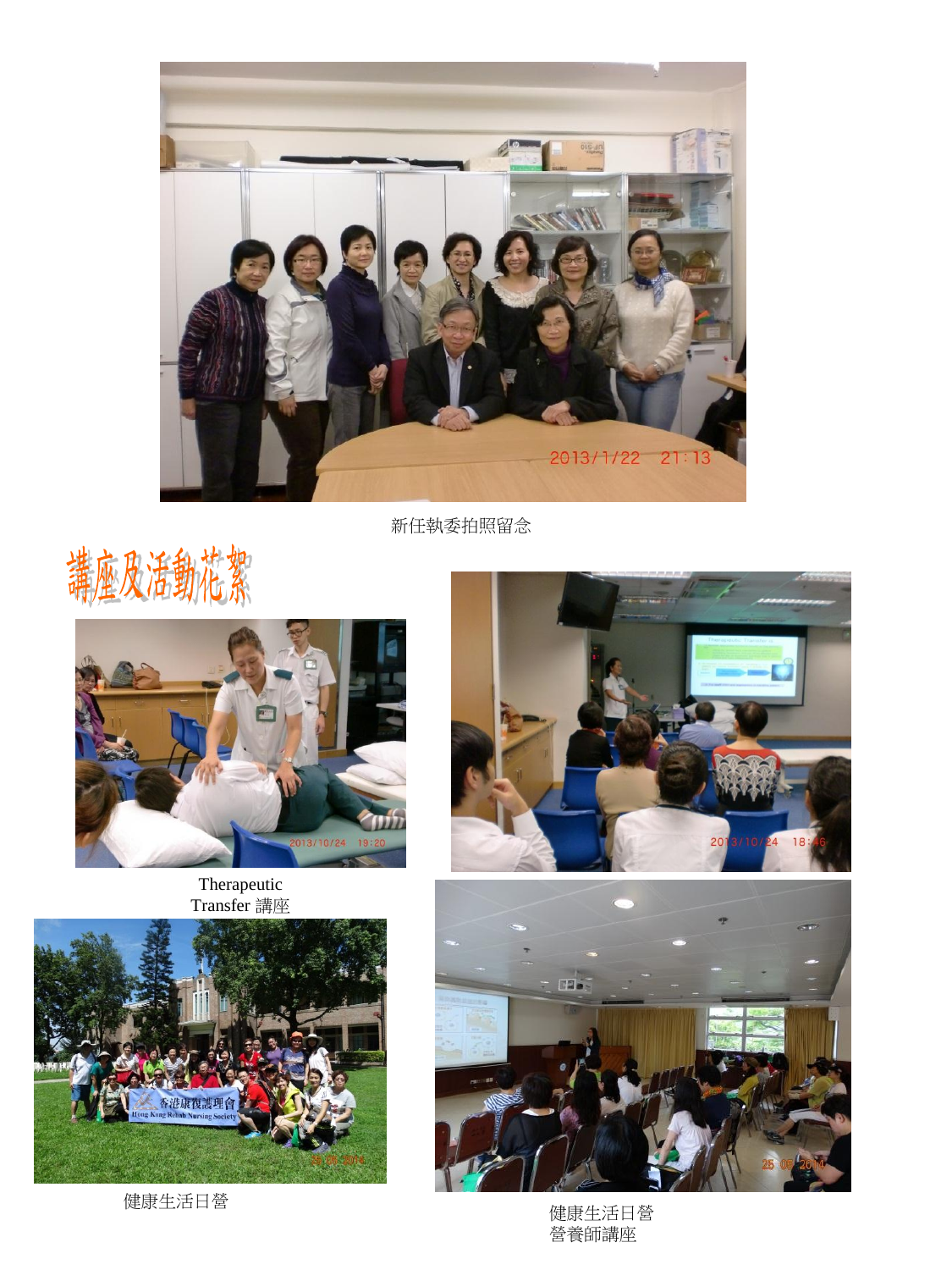# 活動花絮

本會於2013年12月6月訪問廣東省中醫院大 學城分院,進行參觀及學術交流



廣東省中醫院參觀交流

廣東省中醫院大學城分院參觀 交流

於交流會中,中醫院的傅秀珍 護長及本會黃異鈿經理及分別 講解中西兩方面對壓瘡的處理 方案。